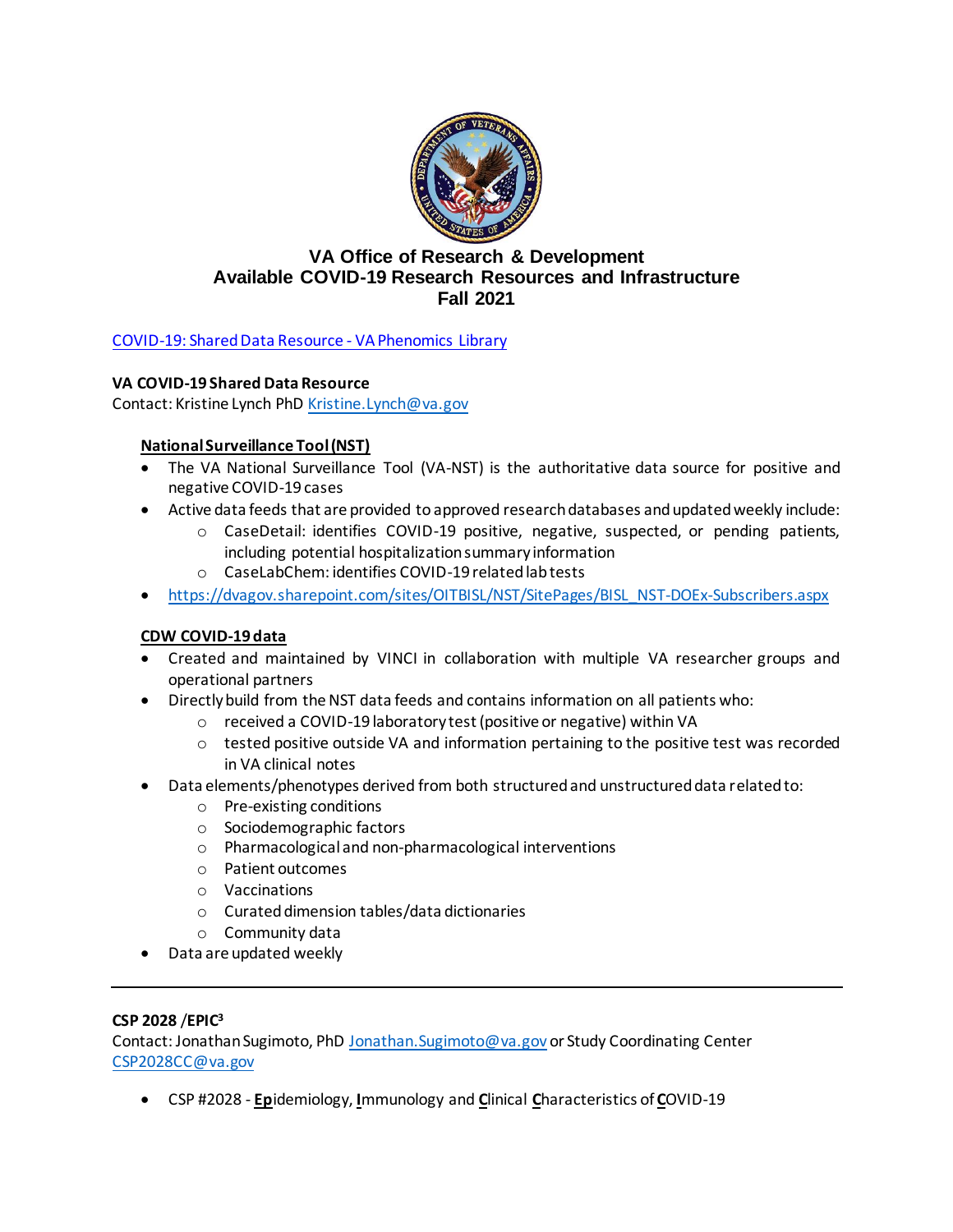- Prospective cohort study enrolling individuals newly exposed to SARS-CoV-2 (and 1:1 matched unexposed) in outpatient setting, inpatients, and community living centers.
- Data: Biological specimens (blood, respiratory tract, stool, and residual clinical specimens), serial surveys related to baseline risk factors, SARS-CoV-2 vaccination, acute symptoms, and long-term COVID-19 outcomes, as well as EHR records
- Total currently enrolled: 1392/ Target: 1696
- Collaboratory with a similarly designed study conducted by the DoD
- The primary objective of this study is to describe the course of SARS-CoV-2 infection and symptomatic COVID-19 disease in Veteran VHA who are prospectively followed for two years. The study aims to investigate determinants of infection, disease, and the immune response among enrolled Veterans, as well as the effectiveness of treatments and vaccines against SARS-CoV-2/COVID-19. A key contribution of this study is to establish research repositories for clinical and laboratory data, a related research specimen repository, and a participant registry to support future studies of COVID-19 and other health conditions. The study's longer-term goal is to provide the lessons learned from this COVID-19 pandemic to better anticipate and manage pandemics in the future for VHA and the general population.
- <https://www.seattle.eric.research.va.gov/research/CSP-2028-EPIC3/home.asp>

# **COVID-19 Observational Research Collaboratory (CORC)**

Contact: George Ioannou MD, M[S George.Ioannou@va.gov](mailto:George.Ioannou@va.gov)

- National three-year retro/prospective cohort study of VA inpatients and outpatients diagnosed with COVID, compared to matched inpatient/outpatient controls.
- Data: EHR data on outcomes and risk factors; surveysfor assessment of long-term symptoms.
- <https://www.hsrd.research.va.gov/covid-19/>
- [COVID-19 Observational Research Collaboratory \(CORC\) -VA Phenomics Library](https://vhacdwdwhweb100.vha.med.va.gov/phenotype/index.php/COVID-19_Observational_Research_Collaboratory_(CORC)#Project_Description)

# **Coverage and Effectiveness of mRNA COVID-19 Vaccines among Veterans(PI Yinong Young-Xu, White River Junction VAMC)**

Contact: Yinong Young-Xu PhD [Yinong.Young-Xu@va.gov](mailto:Yinong.Young-Xu@va.gov)

- National negative-case-control study involving all cases with PCR-confirmed COVID 19 and PCRnegative controls.
- Objective: To describe the scope of the mRNA vaccination rollout among the diverse U.S. Veterans population, and to study the mRNA COVID-19 vaccine effectiveness (VE) against infection, symptomatic disease, hospitalization, and death.
- [https://www.medrxiv.org/content/10.1101/2021.06.14.21258906v3.full.pdf](https://gcc02.safelinks.protection.outlook.com/?url=https%3A%2F%2Fwww.medrxiv.org%2Fcontent%2F10.1101%2F2021.06.14.21258906v3.full.pdf&data=04%7C01%7C%7C85f57bec6c974458aba608d9881e0364%7Ce95f1b23abaf45ee821db7ab251ab3bf%7C0%7C0%7C637690484743243394%7CUnknown%7CTWFpbGZsb3d8eyJWIjoiMC4wLjAwMDAiLCJQIjoiV2luMzIiLCJBTiI6Ik1haWwiLCJXVCI6Mn0%3D%7C1000&sdata=cFp%2FsL612El8FPo8SlvHo7eAKB68xa6B6BBMOaHTfk4%3D&reserved=0)

#### **Million Veteran Program (MVP)**

Contact[: MVPLOI@va.gov](mailto:MVPLOI@va.gov)

• National repository of genomic and health data on over 850,000 Veterans, including 40,000 SARS-CoV-2 positive Veterans.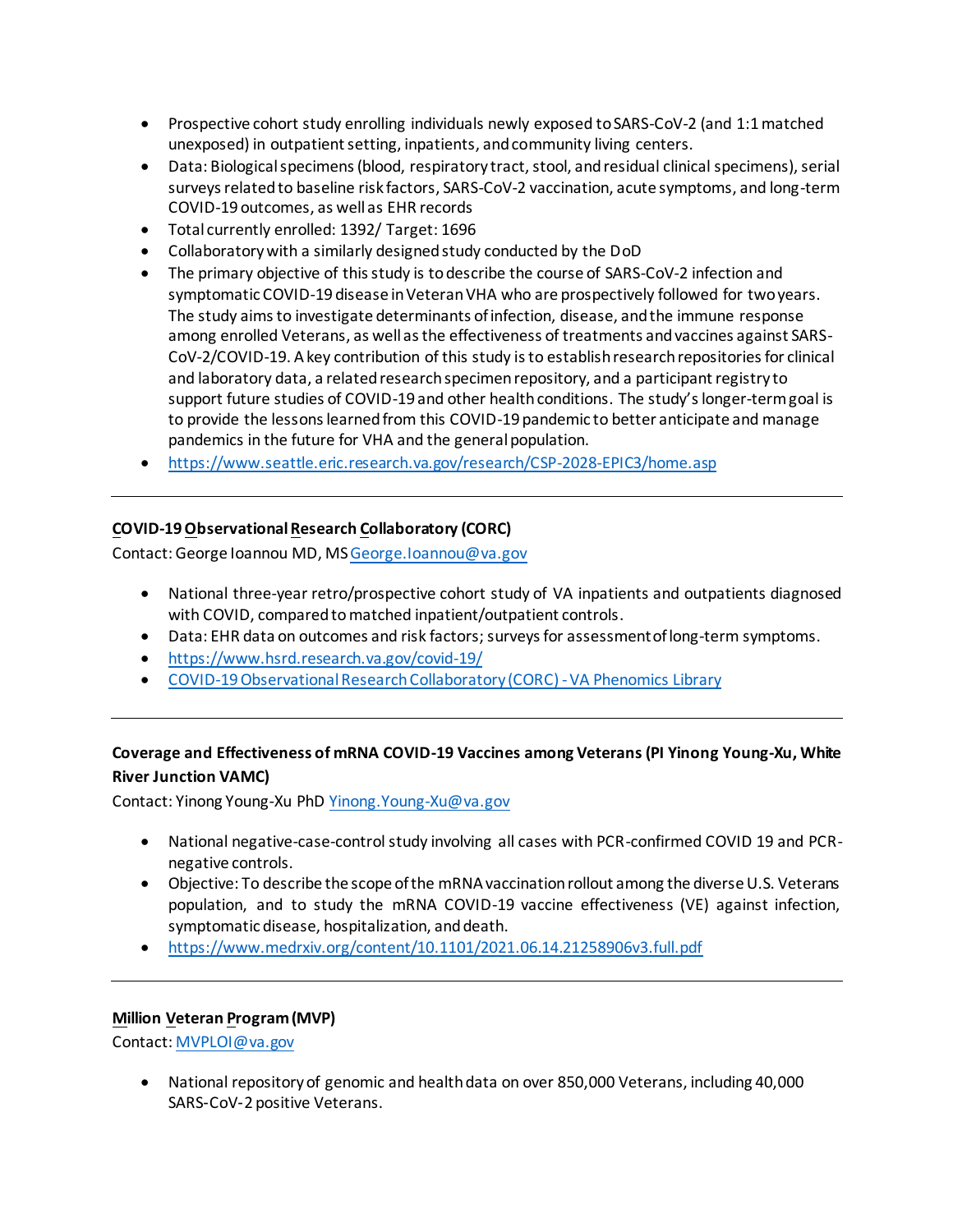- Data: genotype data; EHR data; baseline and lifestyle surveys, and 2020 COVID-19 survey to MVP enrollees to assess COVID infection and health impacts as well as behavior and well-being impacts.
- <https://vaww.genisis.med.va.gov/genhub> (Register for an account in GenHub to view aggregate data in the MVP cohort)
- [www.mvp.va.gov](http://www.mvp.va.gov/) for more information about MVP

### **CDC and VA SUPERNOVA**

Contact: Vince Marconi M[D vcmarco@emory.edu](mailto:vcmarco@emory.edu)

- CDC's program with projects at the VA: The Surveillance Platform for Enteric and Respiratory Infectious Organisms
- Project 1: Network of five Veterans Affairs Medical Centers (VAMCs) in the United States that conduct active and passive surveillance for acute gastroenteritis, with laboratory-confirmed testing of various pathogens, including norovirus & SARS-CoV-2. SUPERNOVA is an endemic disease surveillance system that provides data to estimate the prevalence and incidence of norovirus in adults. Ongoing surveillance using this platform will allow for characterization of the pathogen distribution and serologic response over time.
- Project 2: Established a data team from the VA to form the SUPERNOVA-VA project to look at the use of electronic system to extract information from patients' charts. Validation is in progress. If successful, the electronic method will be available to all VA stations. The data team consists of Vince Marconi, Mark Holodniy, Saiju Pyarajan, Scott DuVall, and Yinong Young-Xu.
- [https://www.cdc.gov/mmwr/volumes/70/wr/mm7037e3.htm#:~:text=What%20is%20added%2](https://www.cdc.gov/mmwr/volumes/70/wr/mm7037e3.htm#:~:text=What%20is%20added%20by%20this,1.617) [0by%20this,1.617](https://www.cdc.gov/mmwr/volumes/70/wr/mm7037e3.htm#:~:text=What%20is%20added%20by%20this,1.617)

## **VA Sequencing Collaborations United for Research and Epidemiology (VA SeqCURE)**

Contact: Jane Battles Ph[D Jane.Battles@va.gov](mailto:Jane.Battles@va.gov)

- Network of five VA sites with initial funding by the American Rescue Plan Act of 2021: Cleveland VA, Durham VA, Iowa City VA, Boise VA, and Temple VA
- Objective is to generate sequencing data to complement the variant sequencing efforts at VA clinical labs (VA SEQFORCE) for public health surveillance. Various research-protocol based and public health surveillance sequencing projects such as vaccine effectiveness in SARS-CoV-2, samples from State Public Health agencies, and analysis on other emerging pathogens such as antimicrobial resistance organisms.
- Data of each project will be available in the future.

## **VA Science and Health Initiative to Combat Infectious and Life-Threatening Diseases(VA SHIELD)**

Contact: Holly Krull, Ph[D holly.krull@va.gov](mailto:holly.krull@va.gov)

• A comprehensive, secure biorepository of specimens and associated data related to COVID-19 and other emerging diseases. These specimens and data are available to authorized VA investigators—and, under certain circumstances, to their external collaborators—to advance